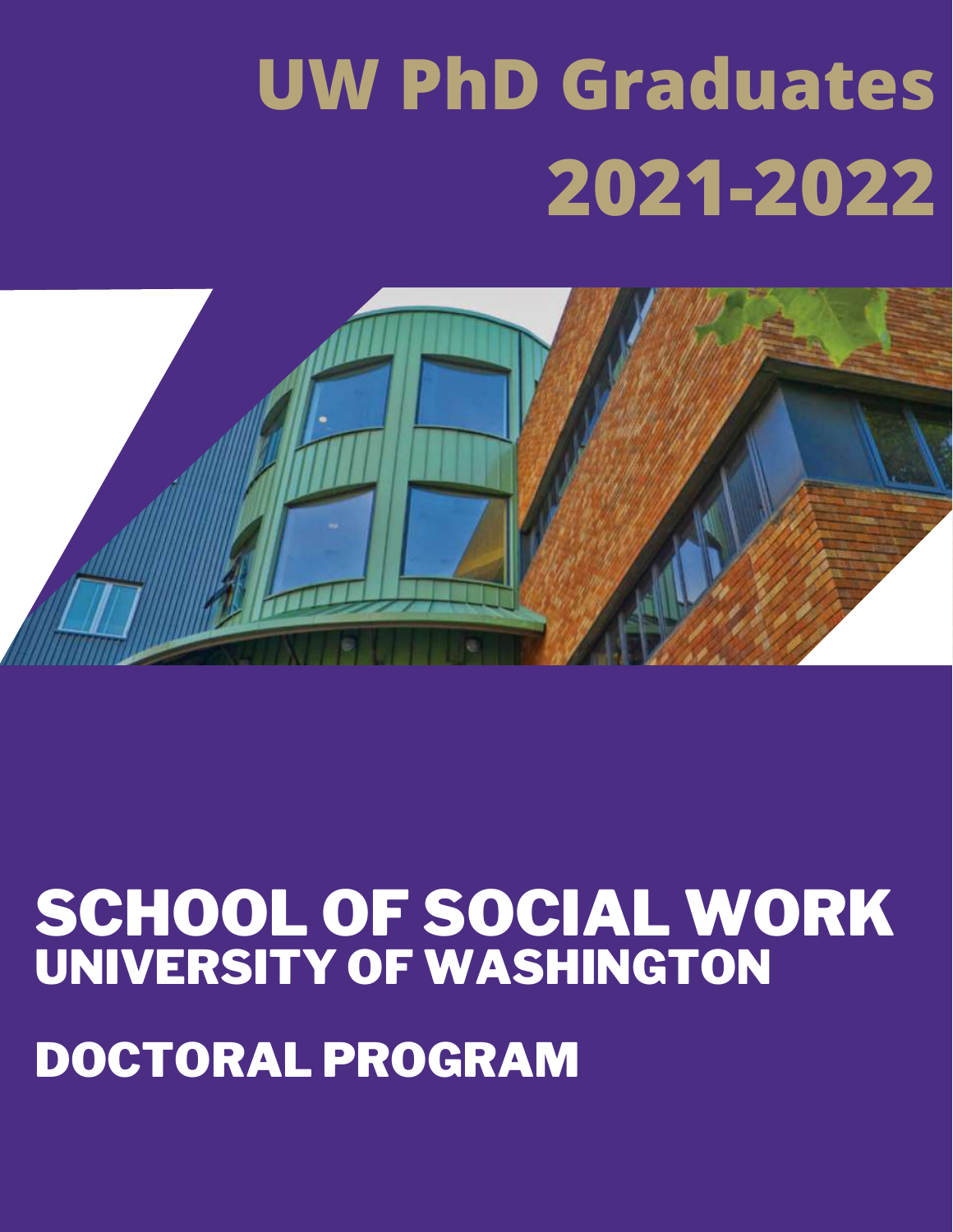#### **Dear Colleagues,**

We are delighted to introduce our 10 students who are seeking faculty positions this year. Our students' research and teaching centers issues of equity and justice in unique ways. Each of these new scholars focuses their work in one of the three primary areas of the Social Work Grand Challenges: **building a just society, increasing individual and family well-being, and strengthening our social fabric.**

What follows in this booklet is a section on each student with a brief statement summarizing their vision and key words related to their research interests. Embedded in each section is a link to a web portfolio containing each student's CV, research, teaching and social justice statements.

Seeing the work and passion of our graduating students gives me hope in these perilous times. Please reach out to me if you have any inquiries about these students or our program. I'm happy to tell you more about them and the incredible impact they will have at your institution.

Many thanks,

Jany Cindhel

#### **Taryn Lindhorst, PhD, LCSW**

Behar Endowed Professor of Oncology and Palliative Social Work Director, Center for Integrative Oncology and Palliative Care Social Work Director, Doctoral Program in Social Welfare University of Washington, School of Social Work

**Email: tarynlin@uw.edu** [www.socialwork.uw.edu](http://www.socialwork.uw.edu/) <https://socialwork.uw.edu/faculty/professors/taryn-lindhorst>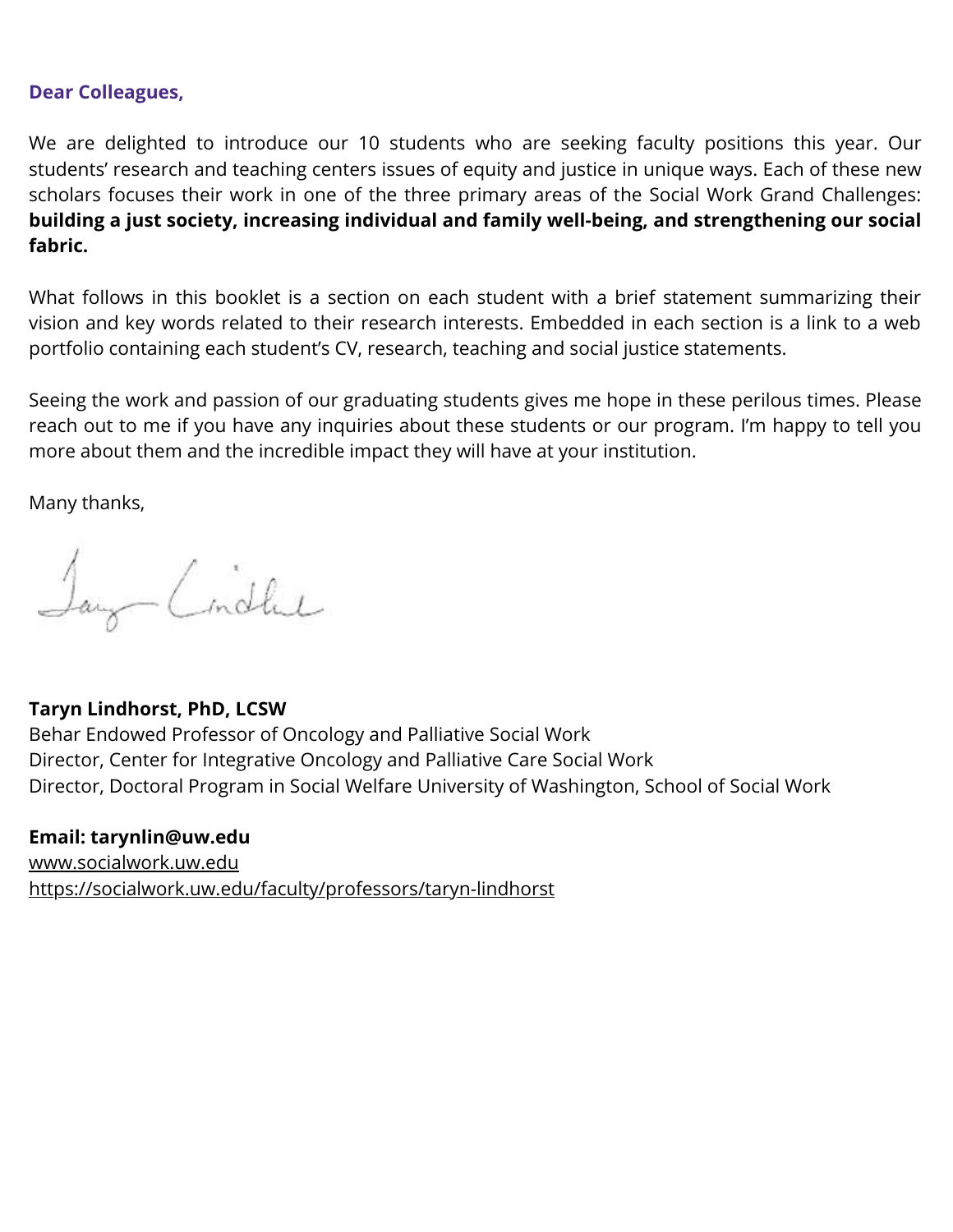

### **Asia Bishop**

*Addressing health disparities for marginalized youth requires that we identify the multilevel determinants of inequity so that meaningful solutions can emerge.*

Research Interests: Marginalized Youth, Health Inequities, and Service Needs, Access, and **Utilization** 

[Read More](https://socialwork.uw.edu/asia-bishop)



#### **Anna Constantino-Pettit**

*My research agenda encompasses (a) the interplay of mental health, trauma, and resiliency among childbearing individuals and their infants and (b) social work's role in contemporary genomic research and practice.*

Research Interests: Perinatal mental health and early childhood wellbeing; health disparities in maternal and infant mortality; environmental and biological drivers of intergenerational trauma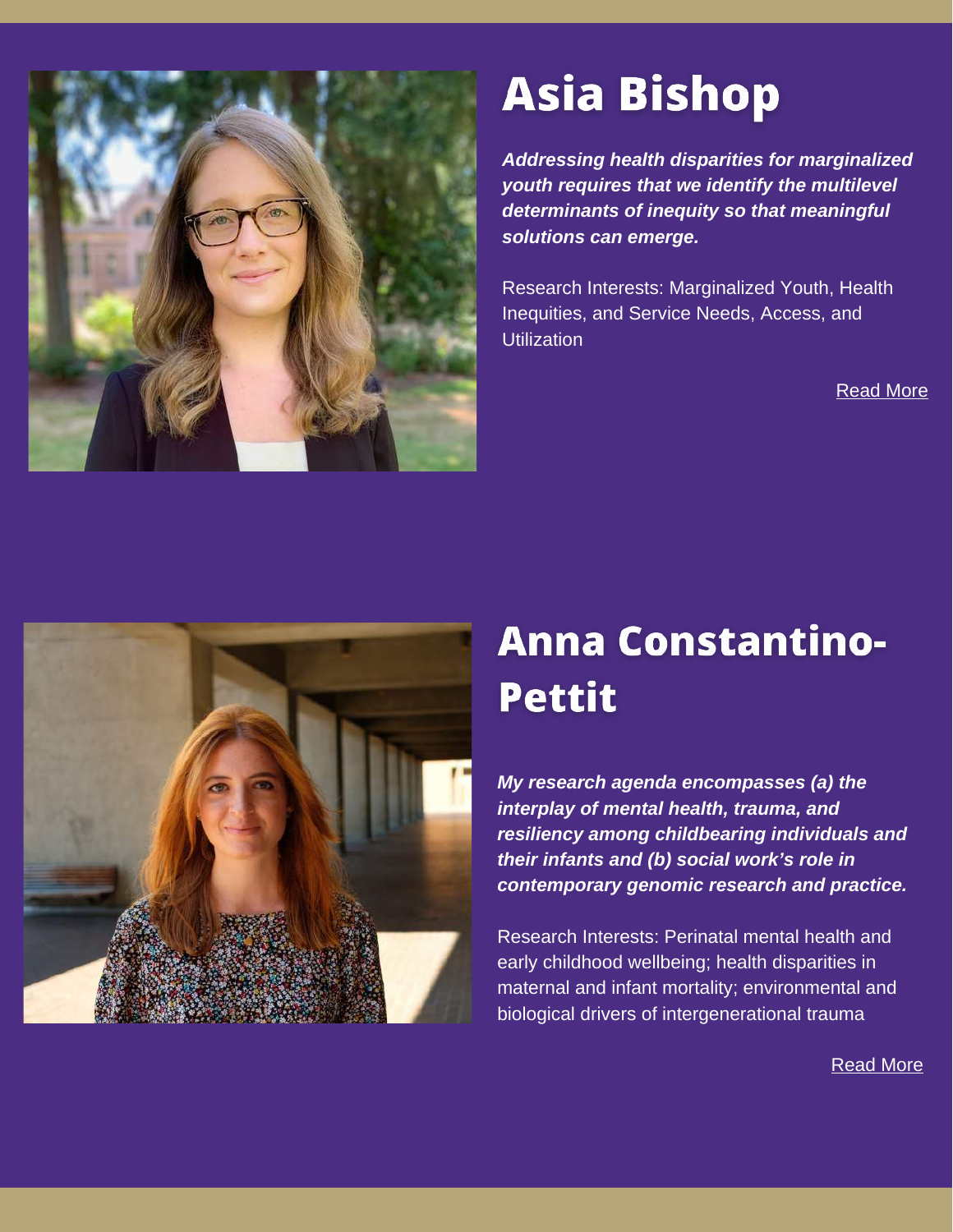

# **Joel Crumé**

*My dissertation examined trauma-informed social and emotional learning curricula among youth involved in the foster care system and/or the juvenile justice system living in residential care.*

Research Interests: Foster Care, Juvenile Justice, Trauma-informed Social and Emotional Learning; positive youth development; mixed methods; survey development and validation; poverty measurement; and community-based educational research

[Read More](https://socialwork.uw.edu/joel-crum%C3%A9)



### **Vern Harner**

*Employing both quantitative and qualitative methods, my work focuses on trans quality of life in the context of community connections, informal supports, and systemic support.*

Research Interests: Improving trans experiences through anti-oppressive physical and mental healthcare; transgender intracommunity support and the subsequent impact on quality of life; the treatment and experiences of multiply marginalized communities (e.g., trans & disabled)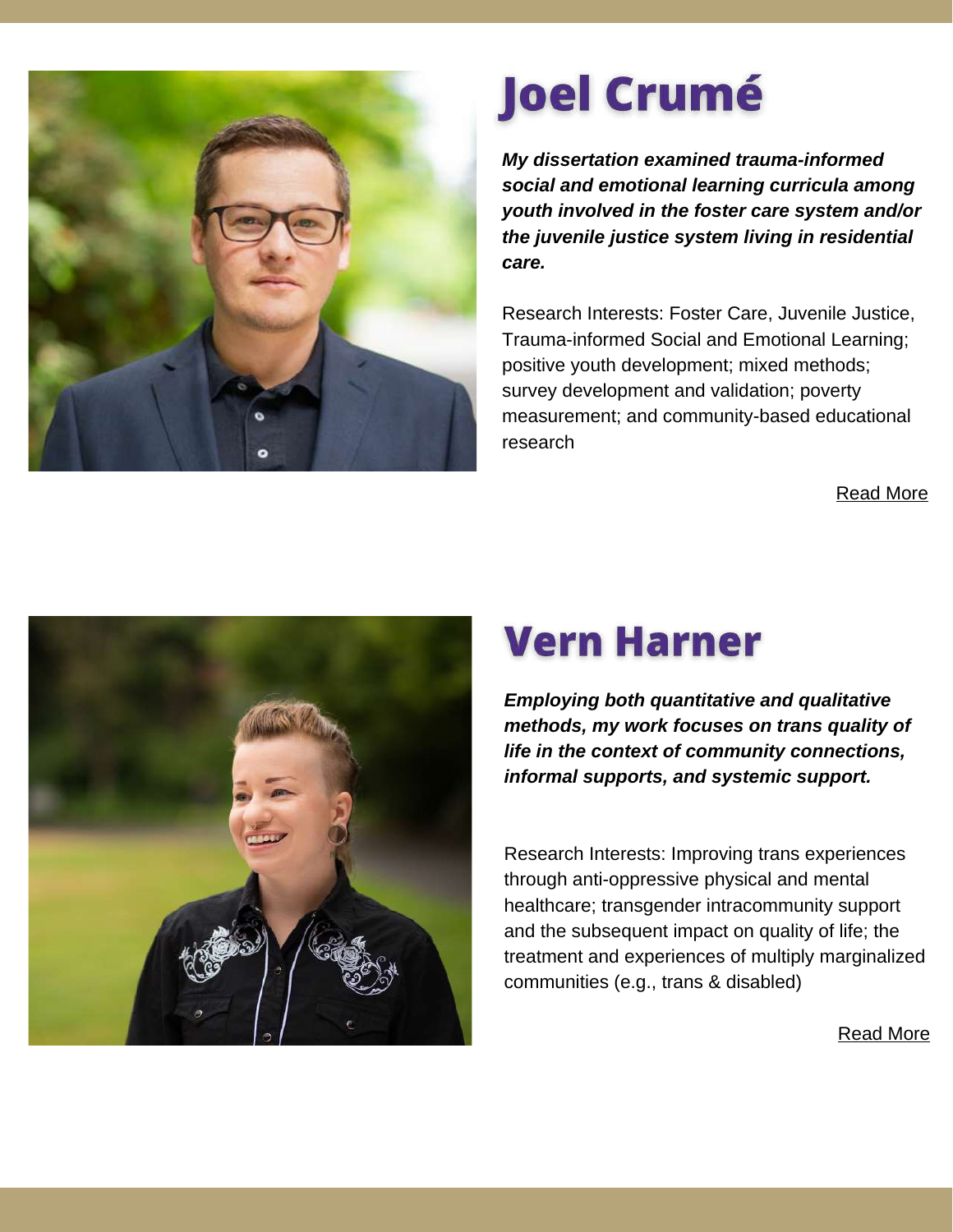

### lan Johnson

*We need novel housing and healthcare interventions, policy reform, and well-informed providers to make dignified end-of-life care possible for people experiencing housing challenges.*

Research Interests: Palliative care and hospice, critical aging and disability, housing and homelessness

#### [Read More](https://socialwork.uw.edu/ian-m-johnson)



#### **Moo-Hyun Kim**

*My research focuses on the protective and risk factors for negative adolescent health and mental health outcomes as a result of adverse childhood experiences.*

Research Interests: Risk and protective factors for child maltreatment and suicidality, Familystrengthening community-based program (Family Resource Center), Independent living programs for foster youth and emancipated youth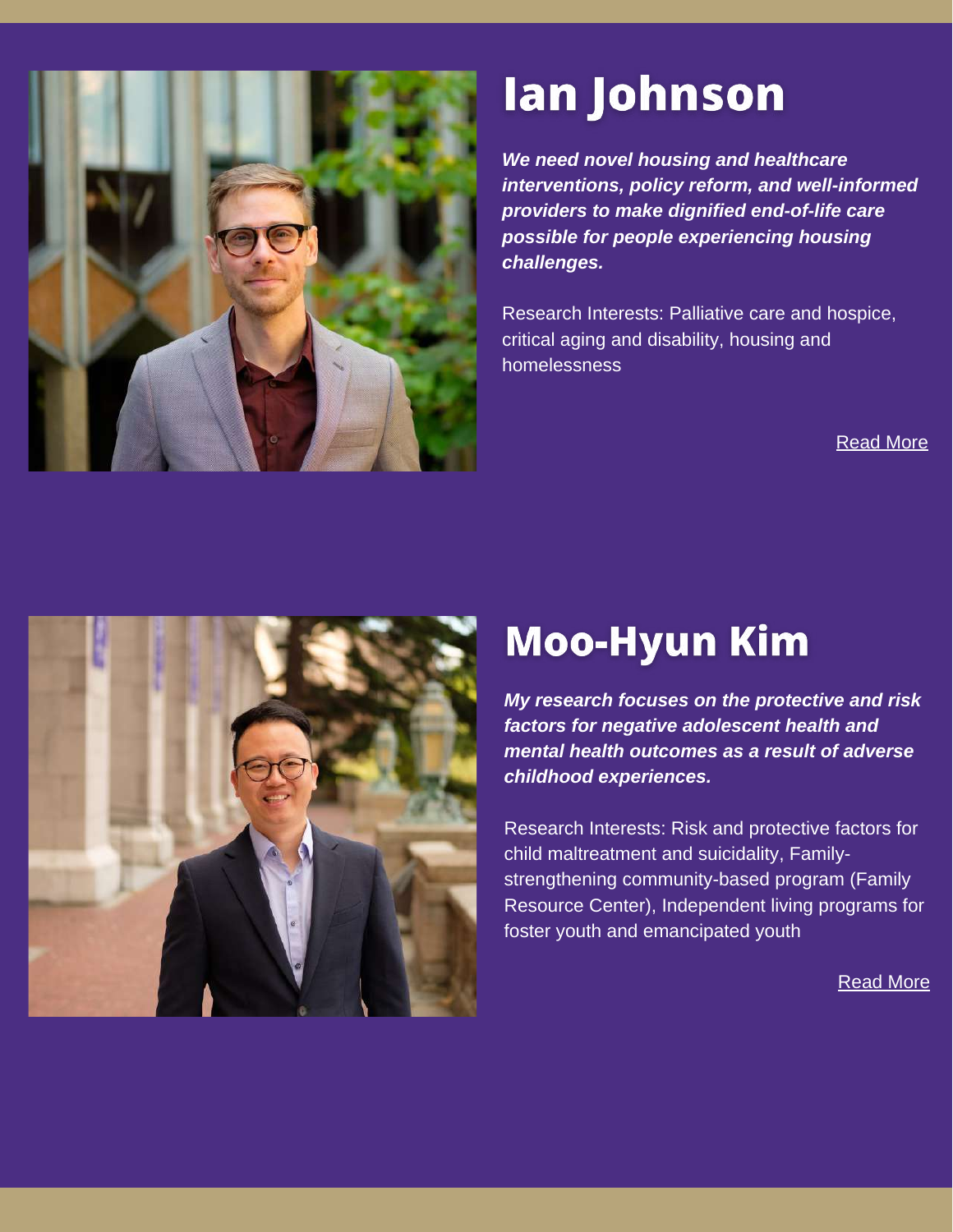

## **Angie Malorni**

*My work recognizes young people's power in their lives and communities. I aim to further social justice in youth development research/practice and increase youth-serving institutions' capacity for power-sharing.*

Research Interests: Social, Emotional & Political Development, Social Media, Youth Participatory Action Research (YPAR) Methodology, Education/Social Service Systems Change

[Read More](http://angiemalorni.com/)



#### **Araceli Orozco-Hershey**

*By investigating the resilience and health traditions of the BIPOC communities, I hope to increase awareness of their rich wellness practices. However, it is also critical to continue bringing attention to the history of violations of their human rights.*

Research Interests: Wellness, Intergenerational Transmission of Strengths, Historical Trauma, Mexican, Historical Research, Indigenous Knowledge, Cultural Health Advantages, Health **Disparities**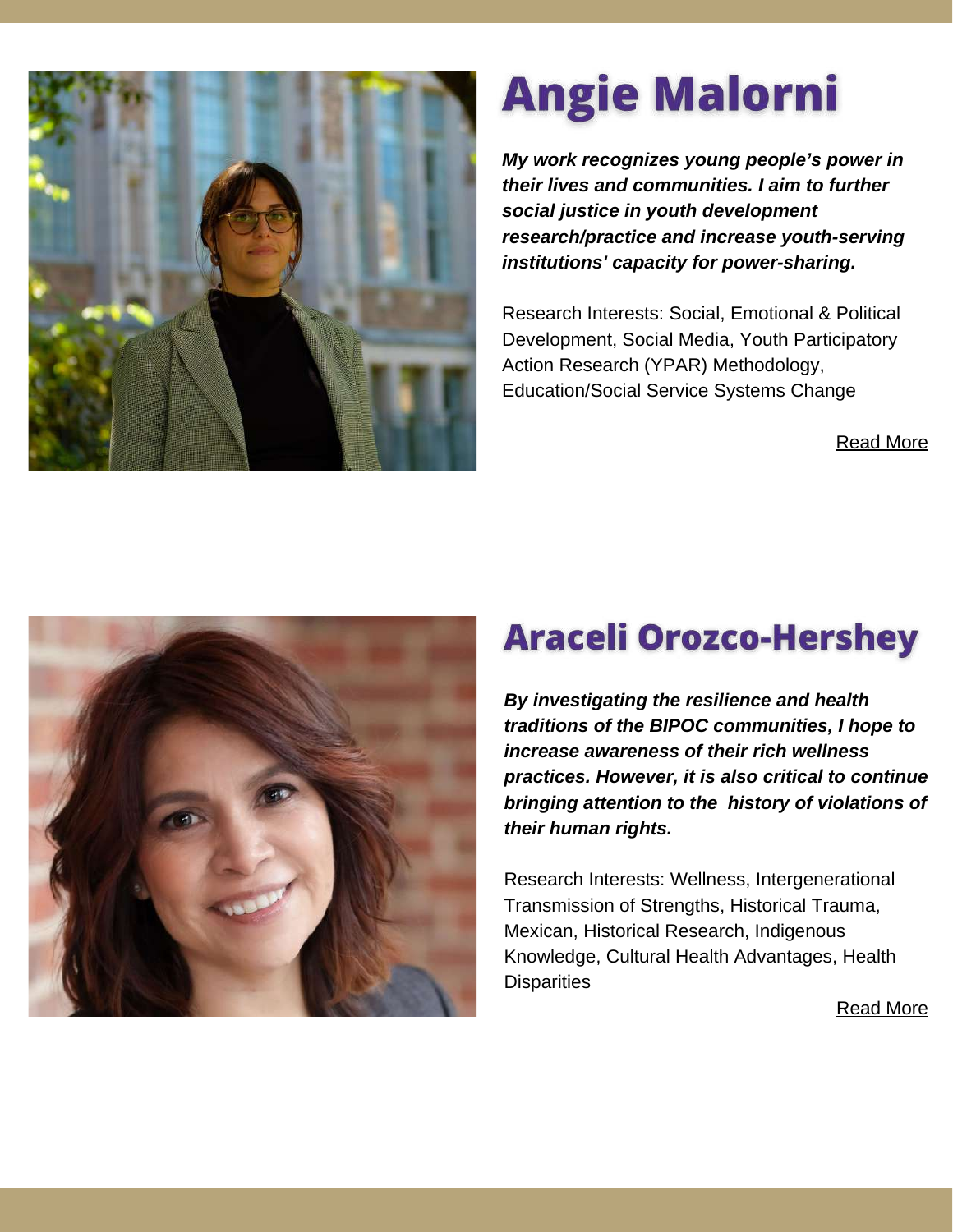

### **Anita Rocha**

*Surfacing the relation between laws that increase minimum wage, actual wages, and child support payments, I can inform policies to advance the well-being of families.*

Research Interests: Laws governing wages and benefits, child support, family well-being, human rights

[Read More](https://socialwork.uw.edu/anita-l-rocha)



#### **Claire Willey-Sthapit**

*My work examines community strategies to address gender-based violence, and how power influences domestic violence policy, research, and practice in the United States, Nepal, and across borders.*

Research Interests: domestic violence, international development, community practice, men's engagement against gender-based violence